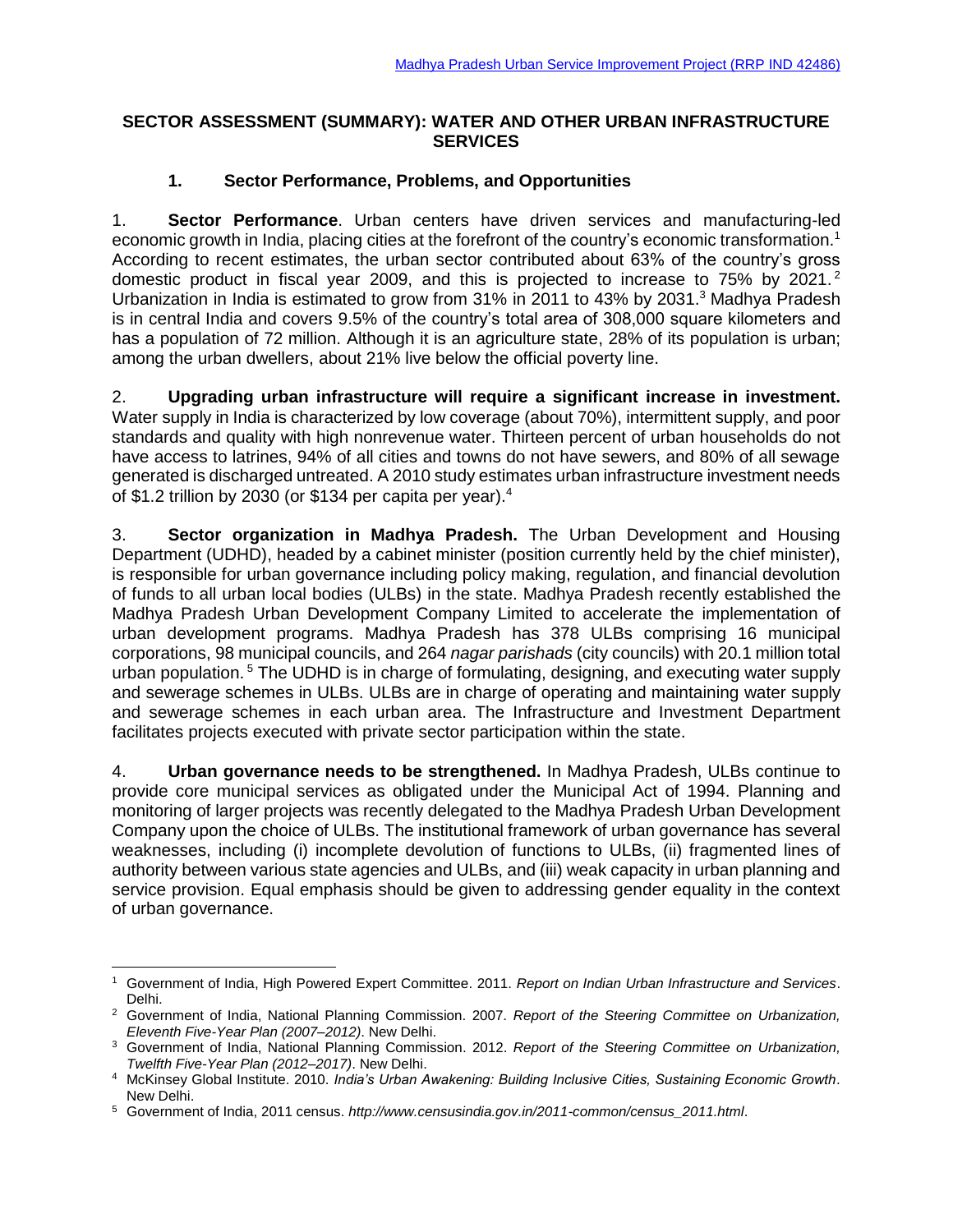5. **Financing urban infrastructure and services**. Urban infrastructure funding and asset sustainability is challenged by poor cost recovery mechanisms and reluctance on the part of the state government and ULBs to levy adequate user charges. Property tax is one of the major revenue sources for ULBs. Other key sources of revenue, such as publicly owned assets and licenses, remain underutilized. ULBs often have limited financial administrative capacity and are unable to use and mobilize their own resources efficiently. The government needs to increasingly catalyze private sector investments and leverage alternative financing.

# **2. Government's Sector Strategy**

6. The government's strategy focuses on strengthening the five enablers of urbanization governance, planning, financing, capacity building, and innovation. To further strengthen and expand the initiatives under the Jawaharlal Nehru National Urban Renewal Mission, the Atal Mission for Rejuvenation and Urban Transformation (a new program recognizing differences among cities and incorporating lessons learned) has been launched for implementation. The Swachh Bharat (Clean India) Mission for Urban Areas, launched in October 2014, is a flagship program to eliminate open defecation, achieve municipal solid-waste management, and generate awareness and promote behavioral change in sanitation. Also, the list of 60 cities selected for implementing the Smart Cities program has been released by the ministry. The water sector strategy should aim at improving demand management, reducing the gap between water supplied and sewage treated, and enhancing system efficiencies through loss reduction and improved tariffs. India's Water Policy 2013 calls for a paradigm shift in the management of water resources.

7. **Madhya Pradesh Vision 2018.** The government of Madhya Pradesh (GoMP) recently set up Vision 2018, comprising various missions for the overall development of the state. The vision in respect of water supply is spelled out in mission 8, and some of the key strategic initiatives in urban water supply are summarized as (i) universal coverage, including (a) expanding drinking water supply coverage to provide 135 liters per capita per day to each household in urban areas, and (b) making a paradigm shift from overwhelming dependence on groundwater to surface water sources; and (ii) regulatory and monitoring reforms, including (a) establishing a water sector regulator to regulate service levels, tariffs, new investments, etc.; (b) developing new and innovative models to attract private partners in water supply distribution and maintenance; (c) preparing detailed operation and maintenance (O&M) guidelines and establishing systems for their implementation, with capacity building and training being an integral part of the O&M system; and (d) implementing a major initiative, including an information and communication technology campaign, to sensitize the urban communities about their responsibilities toward O&M of piped water supply systems.

8. **Government program.** The investment focus until 2010 in Madhya Pradesh was primarily on increasing the bulk water supply into the cities. From the lessons learned, the UDHD has changed focus from asset creation to service delivery. The state implemented two long-term concession contracts (Khandwa and Shivpuri) for improving water services through private sector engagement. Although the Khandwa $<sup>6</sup>$  concession has some unbalanced risks (and hence has</sup> some problems in achieving the target service levels), it has helped the implementing agencies (ULBs and UDHD) improve the contract structures in later contracts. The state has a focused urban water supply improvement program, titled Mukhya Mantri Shehari Peyjal Yojana*,* and so far water supply infrastructure improvement works have been taken up in about 99 towns and another 36 towns. In addition, the state received substantial assistance under the Urban

 $\overline{a}$ <sup>6</sup> S.Kacker et al. 2014. *Running water in India's cities: A review of five recent PPP initiatives*, Water Sanitation Program. Washington, DC: The World Bank.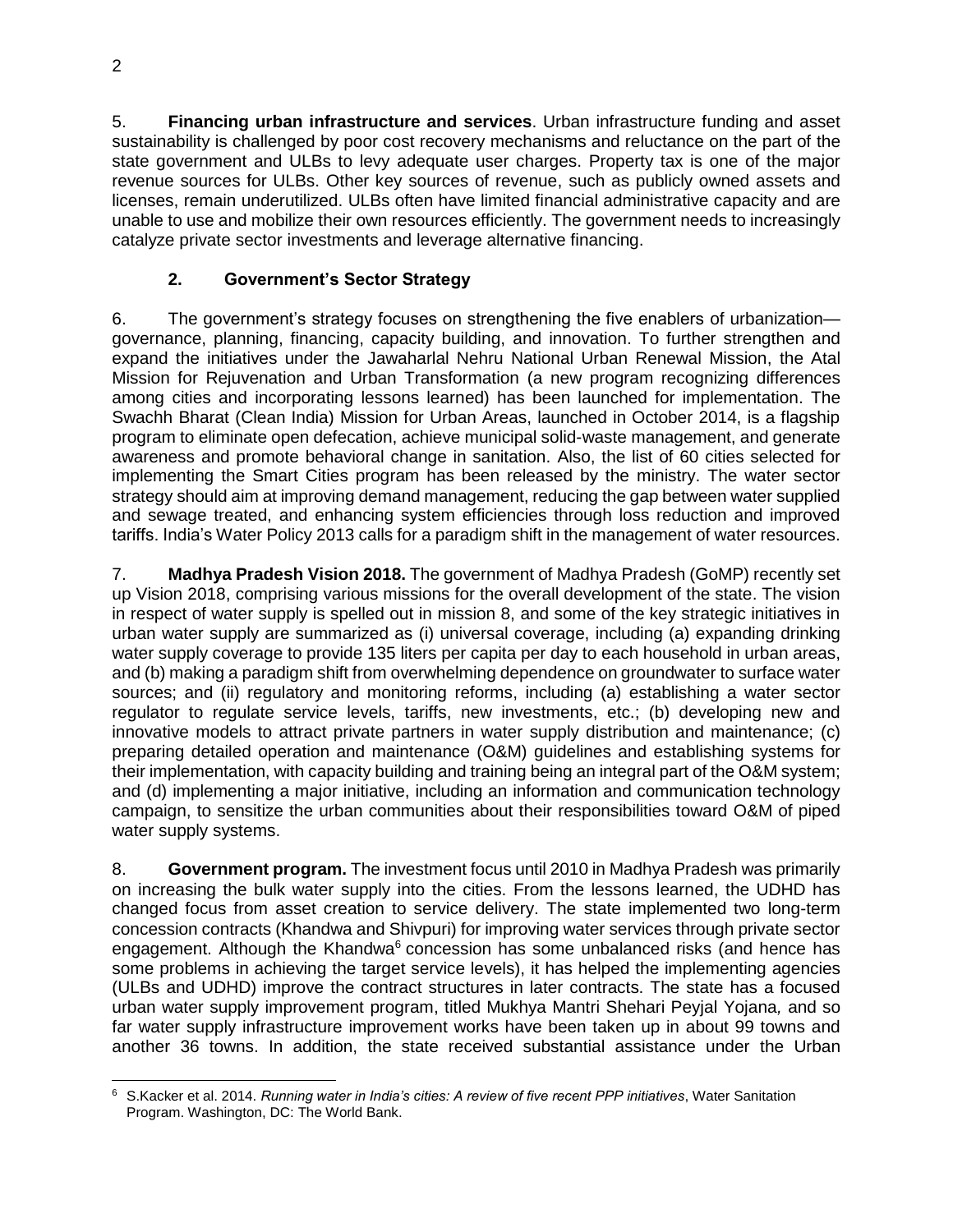Infrastructure Development Scheme for Small and Medium Towns. The UDHD has planned to cover all the ULBs in Madhya Pradesh.

## **3. ADB Sector Experience and Assistance Program**

9. **ADB sector experience in India and Madhya Pradesh**. ADB's urban sector portfolio consists of 19 projects under implementation, including six project loans and 15 tranche loans under nine multitranche financing facilities. ADB's interventions have supported provision of integrated municipal infrastructure (water, sanitation, solid-waste management, traffic management and mass-transit corridors) promoting environmental sustainability. ADB successfully implemented the Urban Water Supply and Environmental Improvement Project from 2003 to 2013, improving the urban infrastructure and environment in the cities of Bhopal, Indore, Jabalpur, and Ratlam.<sup>7</sup> It provides basic services of water supply, sanitation, and garbage collection and disposal in these cities. The major outputs have been achieved with the water treatment capacity of 525 million liters per day, sewage treatment capacity of 75 million liters per day, and expansion of the water distribution system to a total urban population of about 5.6 million.

## **4. Road Map**

10. **ADB's new urban sector strategy.** Building on past experience and recognizing the strategic priorities of India and ADB, the investment programs for the urban sector will promote innovation and value addition through (i) integrated and strategic regional and metropolitan planning leveraging economic advantage while addressing environmental and equity challenges; (ii) well-organized provision of urban infrastructure and services through a framework that defines appropriate medium- and long-term roles for the public and private sectors and leverages additional finances while encouraging technical advancement; (iii) new municipal financing models; (iv) strengthening governance and reforms for service delivery; and (v) institutional capacity to support that.<sup>8</sup> ADB shall also support institutional reforms and organizational developments to improve interagency coordination and planning, and management integration. ADB's urban program will help India achieve the Sustainable Development Goals<sup>9</sup> by continuing to support the government's urban strategy and aligning itself with the government's three flagship urban programs—Smart Cities, the Atal Mission for Rejuvenation and Urban Transformation, and the Swachh Bharat Mission.

## **5. Proposed Sector Modality**

11. One of the important lessons learned by the GoMP, also reiterated in the review of the country partnership strategy, 2009–2012, is that the investments have to be coupled with sustainable and vibrant institutions and effective governance systems to sustain and maximize their impacts. Accordingly, the GoMP has committed to developing a long-term urban development policy that stimulates investments in urban infrastructure, and, simultaneously, addresses institutional deficiencies and targets major reforms in urban governance.

 <sup>7</sup> The project completion report: https://www.adb.org/<br><sup>8</sup> ADB 2013 Country Partnership Strategy, India 2013

<sup>8</sup> ADB. 2013. *Country Partnership Strategy*: *India, 2013–2017*. Manila.

<sup>9</sup> Goal 6: Ensure availability and sustainable management of water and sanitation for all; Goal 8: Promote sustained, inclusive, and sustainable economic growth; full and productive employment; and decent work for all; Goal 9: Build resilient infrastructure, promote inclusive and sustainable industrialization, and foster innovation; and Goal 11: Make cities and human settlements inclusive, safe, resilient, and sustainable.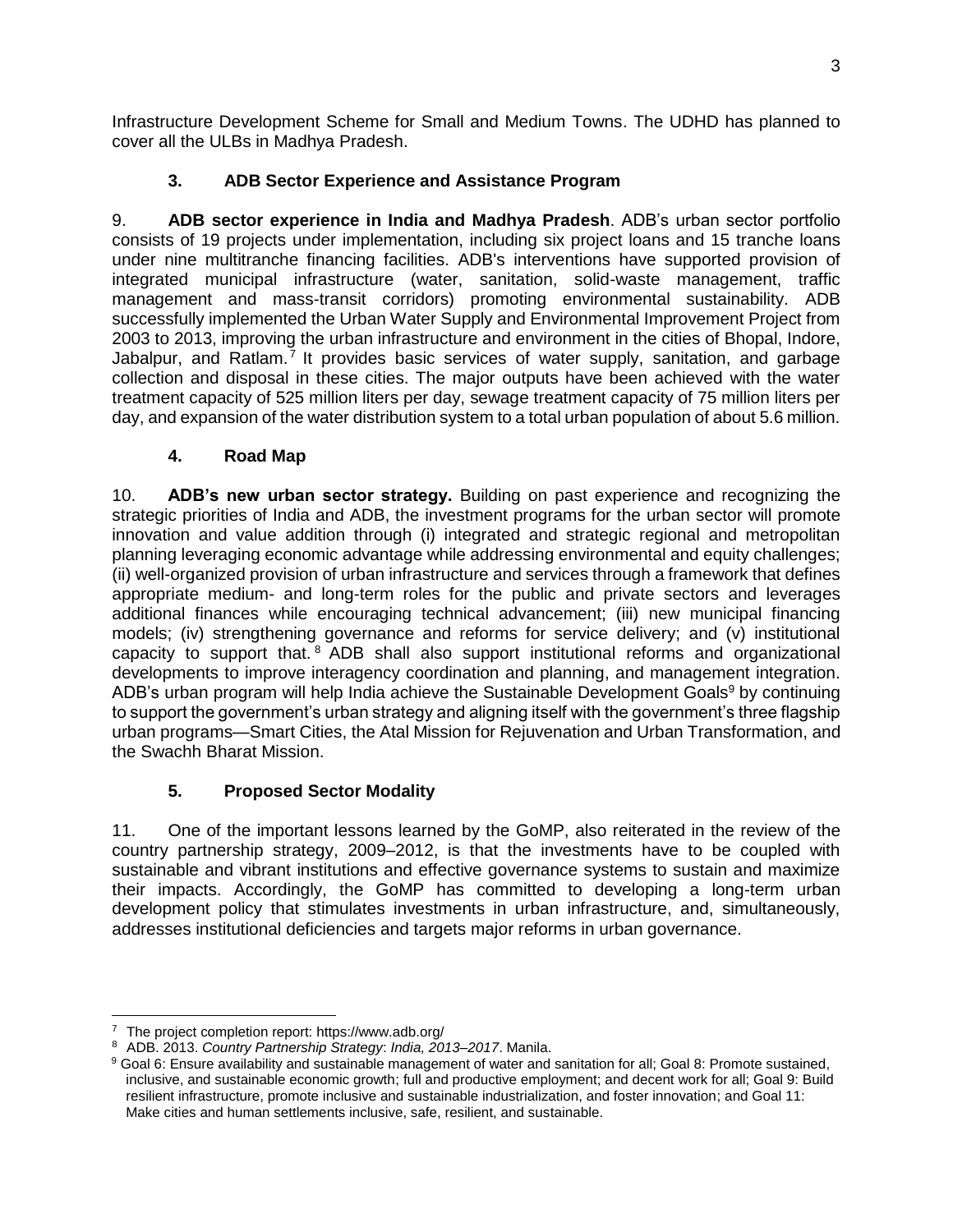4

**PROBLEM TREE**



Source: Asian Development Bank.